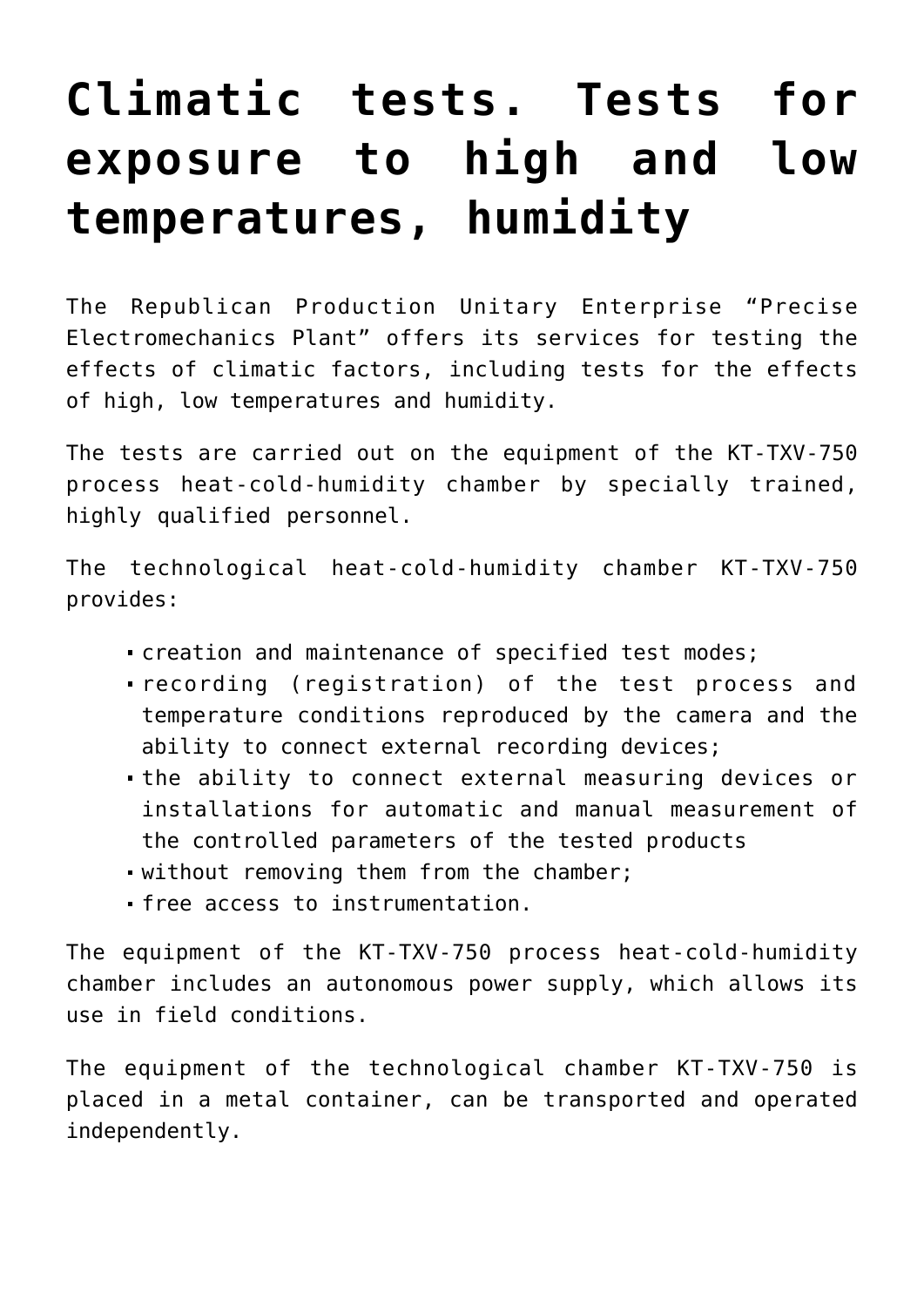## **[Main technical characteristics of the KT-TXV-750](#page--1-0) [process heat-cold-humidity chamber:](#page--1-0)**

| <b>Name</b>                                                                                                                                           | <b>Value</b>                                                                                 |
|-------------------------------------------------------------------------------------------------------------------------------------------------------|----------------------------------------------------------------------------------------------|
| $^{\circ}$ C<br>Operating temperature range,                                                                                                          | $from - 60 to + 60$                                                                          |
| Relative humidity range at<br>temperatures from + $30^{\circ}$ C to + $60^{\circ}$ C, %                                                               | from 10% to 98%                                                                              |
| Temperature range in "Humidity" mode,<br>$^{\circ}$ C                                                                                                 | $from +30 to +60$                                                                            |
| Maintenance accuracy:<br>temperature, °C<br>humidity,%                                                                                                | $\pm 2$<br>$\pm 3$                                                                           |
| Time to reach the mode, min:<br>from + $20^{\circ}$ C to + $60^{\circ}$ C<br>from + $20^{\circ}$ C to $-60^{\circ}$ C<br>per point in "Humidity" mode | $ $ no more than 30                                                                          |
| Dimensions, mm                                                                                                                                        | 500 x 600 x 2500<br>200 x 240                                                                |
| Working chamber volume, liter                                                                                                                         | 750                                                                                          |
| Power supply                                                                                                                                          | external power grid 3<br>x 380V 50Hz,<br>autonomous – from a<br>standard diesel<br>generator |
| Power consumption, kW                                                                                                                                 | $ 13\rangle$                                                                                 |

**Certified for compliance with the requirements of STB 8015-2016, GOST 25051.2-82 and approved for testing samples and various materials.**